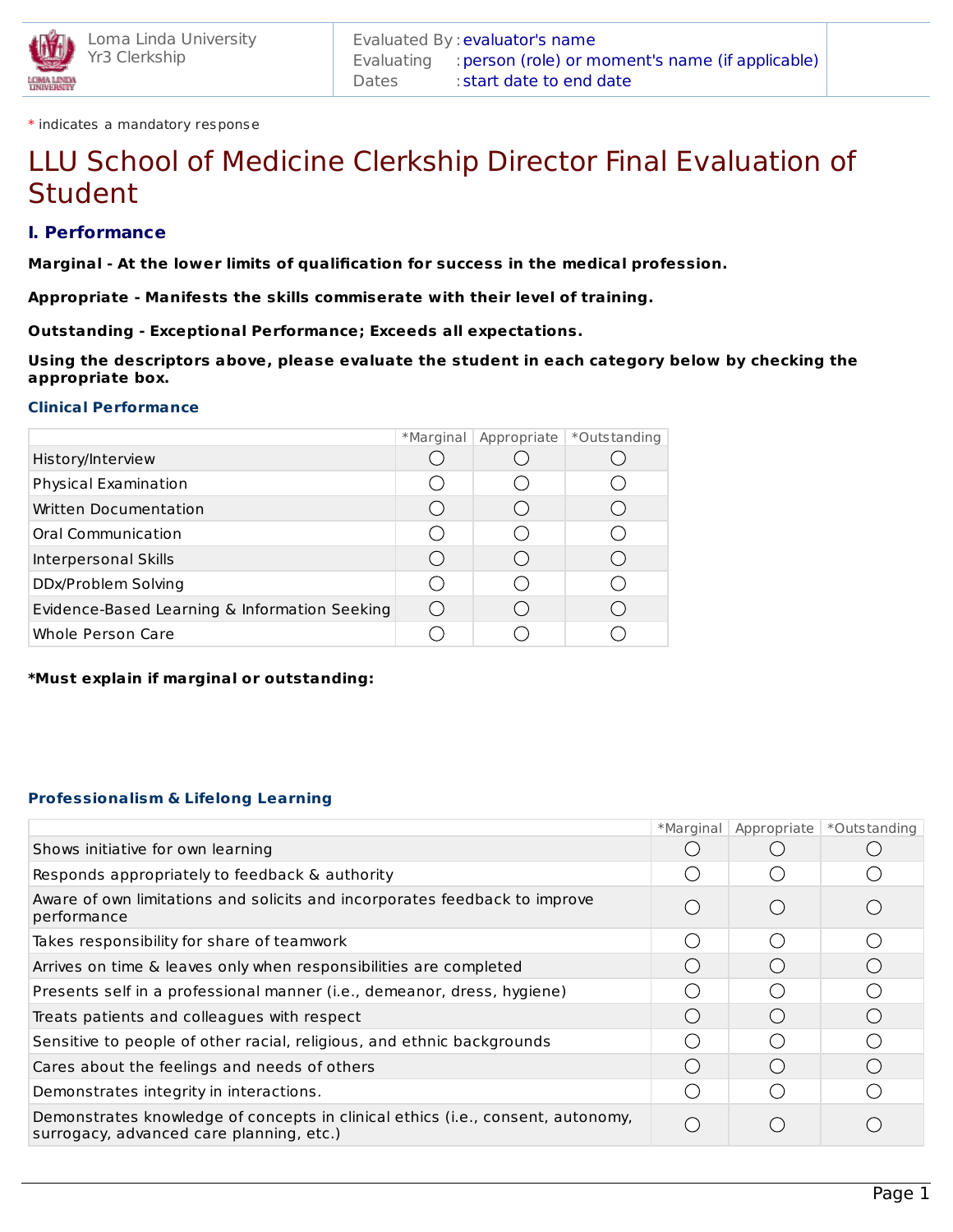**\*Must explain if marginal or outstanding:**

**Please comment if this student's performance placed them in the top 10% (outstanding) or bottom 10% (marginal). List any remedial activities needed for marginal or failing performance.**

## **II. NBME Exam**

| <b>Raw Score</b>     |  |
|----------------------|--|
|                      |  |
| Percentile           |  |
|                      |  |
| <b>National Mean</b> |  |
|                      |  |
| <b>SD</b>            |  |
|                      |  |

## **III. Other Clerkship Specific Activities/Documentation**

#### **Select applicable activities**

Written Exam

Percent of Final Grade

Grade

Oral Exam

Percent of Final Grade

Grade

Papers

Percent of Final Grade

Grade

**OSCE** 

Percent of Final Grade

Grade

Project

Percent of Final Grade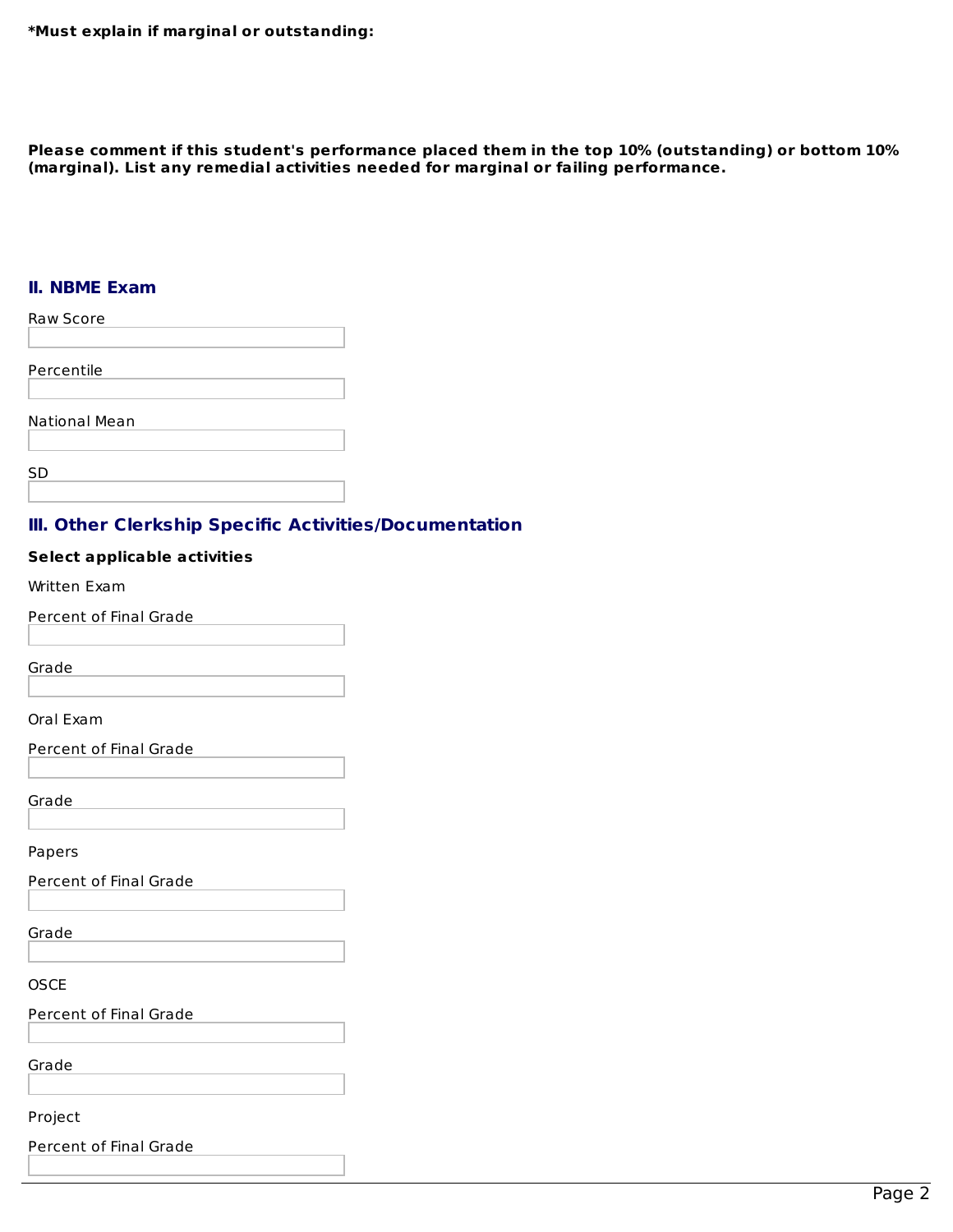Grade

## **IV. Clerkship Director's Formative Comments:**

Formative comments should be geared toward helping the student improve. Please feel free to be candid but constructive in your comments and focus on specific recommendations for improvement. In addition, it may be useful to include verbatim comments and/or a paraphrasing of comments submitted by individual evaluators.

## **V. Clerkship Director's Summative Comments:**

These comments represent the final assessment of the student's overall performance in the clerkship and will be included verbatim in the Medical School Performance Evaluation (MSPE) (a.k.a. Dean's letter). This paragraph should provide an accurate, representative synthesis of the evaluative comments provided by ALL faculty who worked with the student, as well as comments regarding the student's performance on knowledge tests and clinical assessments.